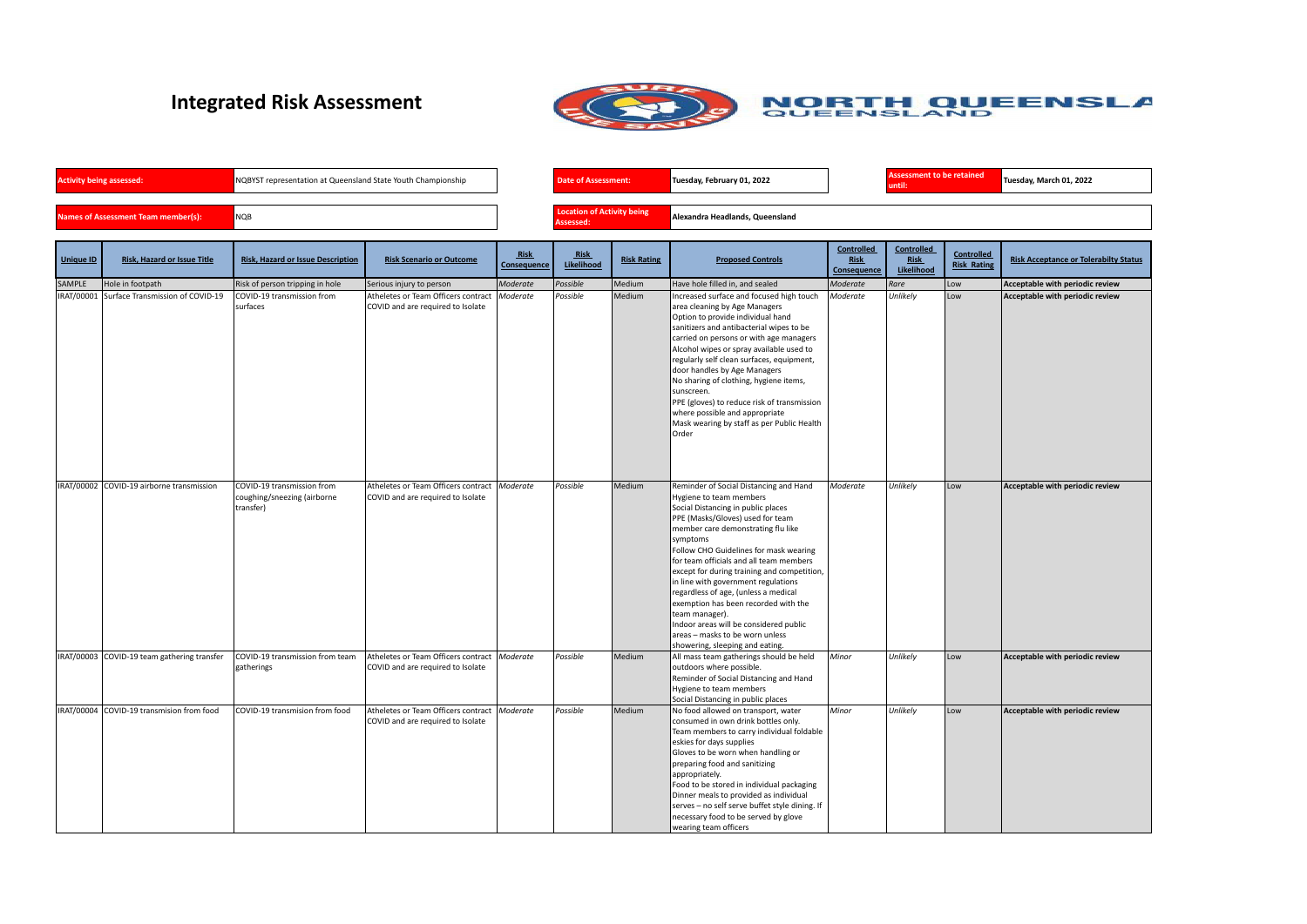| IRAT/00005 COVID-19 Transmission during                                                    | COVID-19 transmision during                                                       | Atheletes or Team Officers contract   Moderate                                                                        |          | Possible | Medium | Each vehicle to be equipped with hygiene                                                                                                                                                                                                                                                                                                                                                                                                                                                                                                                                                                                                                                                                                                                                 | Minor | Unlikely | Low | Acceptable with periodic review |
|--------------------------------------------------------------------------------------------|-----------------------------------------------------------------------------------|-----------------------------------------------------------------------------------------------------------------------|----------|----------|--------|--------------------------------------------------------------------------------------------------------------------------------------------------------------------------------------------------------------------------------------------------------------------------------------------------------------------------------------------------------------------------------------------------------------------------------------------------------------------------------------------------------------------------------------------------------------------------------------------------------------------------------------------------------------------------------------------------------------------------------------------------------------------------|-------|----------|-----|---------------------------------|
| Transportation                                                                             | transport of Atheletes and Officers                                               | COVID and are required to Isolate                                                                                     |          |          |        | and cleaning products and PPE (cleaning<br>products, sanitizer, alcohol wipes, gloves<br>and masks).<br>Vehicles to be cleaned regularly by Amigos<br>and should also be wiped down and<br>cleaned after each use by the responsible<br>team officer/age manager.<br>Where appropriate, windows will be open<br>to increase ventilation and air-conditioning<br>settings employed to allow fresh air into<br>the vehicle.<br>Where practical, persons will be<br>appropriately spaced out throughout the<br>vehicle                                                                                                                                                                                                                                                      |       |          |     |                                 |
| IRAT/00006 Covid-19 positive cases within the<br>group prior to departure                  | symptons and tests positive prior to COVID and are required to Isolate,<br>travel | Athelete of Officer presents COVID   Atheletes or Team Officers contract   Minor<br>and will not travel with the team |          | Possible | Low    | Negative R.A.T. required 2 hours prior to<br>departure time<br>All positive tests to be reported to team<br>Mgr and Qld Health, and positive athelete<br>or officer to remain in Cairns and follow<br>Government guidelines for isolation and<br>reporting.<br>All associated team costs are regrettably<br>non-refundable.                                                                                                                                                                                                                                                                                                                                                                                                                                              | Minor | Unlikely | Low | Acceptable with periodic review |
| IRAT/00007 COVID-19 Symptomatic athletes<br>(whilst travelling or at the<br>Championships) | COVID-19 Positive case of a minor<br>where 7 day isolation must occur             | Athelete/Atheltes contract COVID<br>and are required to Isolate,<br>individually or as Team                           | Moderate | Possible | Medium | Parent Authorisation for R.A.T. to be<br>administered by team management<br>(consent form to be signed)<br>R.A.T. to be conducted.<br>Negative results - monitor for further<br>symptoms<br>Positive result – team member (cohort and<br>age manager) is to be isolated in a<br>separate room immediately, ideally with<br>own bathroom facilities and government<br>issued isolation protocols to be followed.<br>If parent (or authorised individual) is<br>available they will be responsible for taking<br>the child from the team accommodation<br>and isolating upon notification.<br>If parent is unavailable, i.e. in the vicinity, 1<br>team chaperone will be nominated to stay<br>at the accommodation venue to provide<br>care for the infected team member. | Minor | Possible | Low | Acceptable with periodic review |
| IRAT/00008 COVID-19 Positive case of an<br>athlete                                         | COVID-19 Positive case of a minor<br>where 7 day isolation must occur             | Athelete/Atheltes contract COVID<br>and are required to Isolate,<br>individually or as Team                           | Moderate | Possible | Medium | In the event a minor (athelete) tests<br>positive, they will be required to abide by<br>government regulations and isolate, the<br>parent/caregiver will be responsible to<br>travel to the destination with 48 hours of<br>the positive result being recorded or prior<br>to the scheduled team departure -<br>whichever occurs first. All associated costs<br>will be the responsibility of the parent. The<br>additional isolation accommodation,<br>catering, transport, incidental and<br>additional return flight costs will be the<br>responsibility of the parent/carer and not<br>the NQB.                                                                                                                                                                      | Minor | Possible | Low | Acceptable with periodic review |
| IRAT/00009 COVID-19 Positive case of a team<br>officer                                     | COVID-19 Positive case of a team<br>officer where 7 day isolation must<br>occur   | Team Officers contract COVID and<br>are required to Isolate                                                           | Moderate | Possible | Medium | In the event a team officer has tested<br>positive they will be required to abide by<br>government regulations and isolate. The<br>additional isolation accommodation,<br>catering, transport, incidental and<br>additional return flight costs will be the<br>responsibility of the team officerl and not<br>the NQB.                                                                                                                                                                                                                                                                                                                                                                                                                                                   | Minor | Possible | Low | Acceptable with periodic review |

| Acceptable with periodic review |
|---------------------------------|
| Acceptable with periodic review |
| Acceptable with periodic review |
| Acceptable with periodic review |
| Acceptable with periodic review |